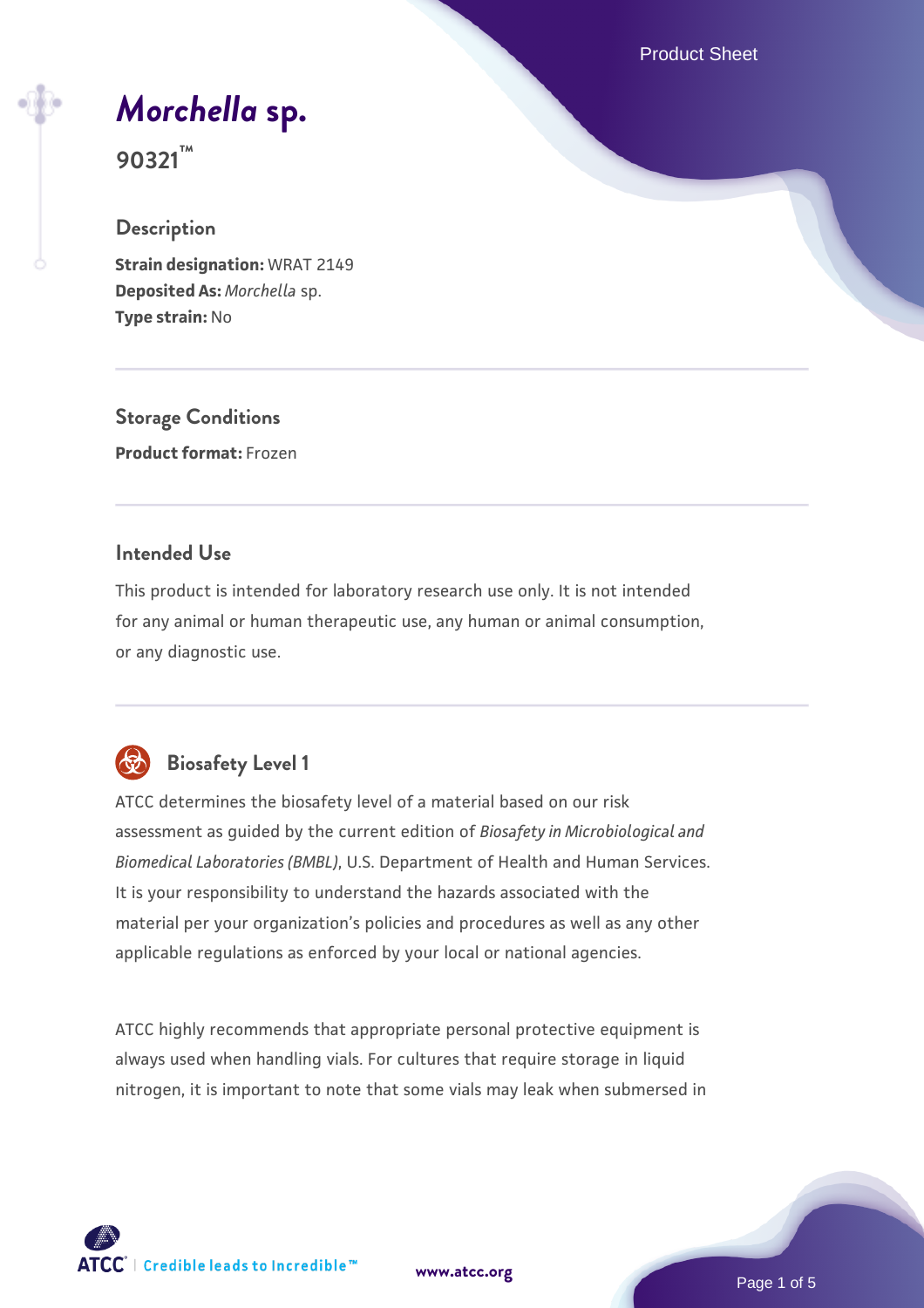liquid nitrogen and will slowly fill with liquid nitrogen. Upon thawing, the conversion of the liquid nitrogen back to its gas phase may result in the vial exploding or blowing off its cap with dangerous force creating flying debris. Unless necessary, ATCC recommends that these cultures be stored in the vapor phase of liquid nitrogen rather than submersed in liquid nitrogen.

# **Certificate of Analysis**

For batch-specific test results, refer to the applicable certificate of analysis that can be found at www.atcc.org.

#### **Growth Conditions**

**Medium:**  [ATCC Medium 200: YM agar or YM broth](https://www.atcc.org/-/media/product-assets/documents/microbial-media-formulations/2/0/0/atcc-medium-200.pdf?rev=ac40fd74dc13433a809367b0b9da30fc) **Temperature:** 24°C

## **Material Citation**

If use of this material results in a scientific publication, please cite the material in the following manner: *Morchella* sp. (ATCC 90321)

## **References**

References and other information relating to this material are available at www.atcc.org.

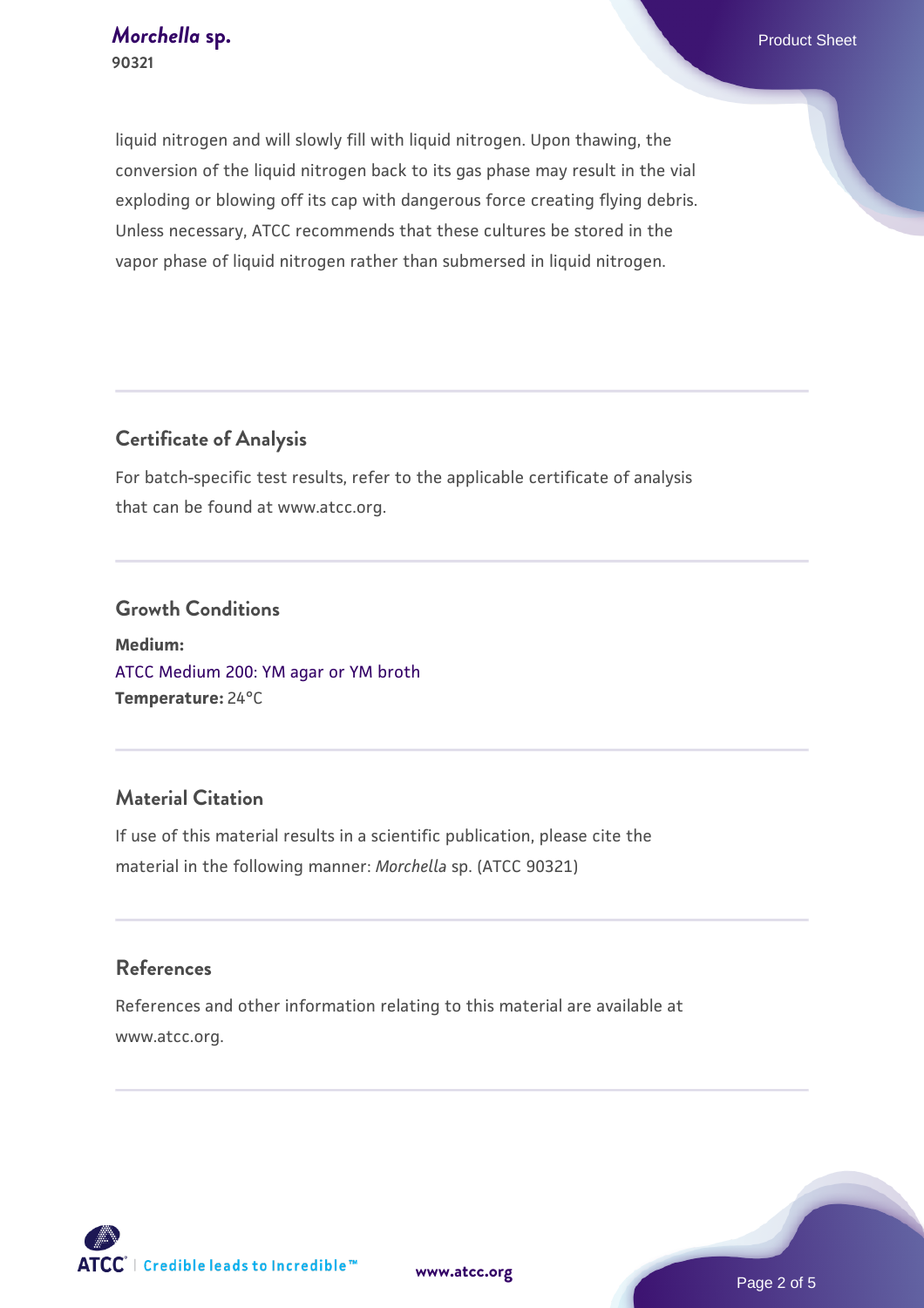#### *[Morchella](https://www.atcc.org/products/90321)* [sp.](https://www.atcc.org/products/90321) **Product Sheet**

**90321**

#### **Warranty**

The product is provided 'AS IS' and the viability of ATCC® products is warranted for 30 days from the date of shipment, provided that the customer has stored and handled the product according to the information included on the product information sheet, website, and Certificate of Analysis. For living cultures, ATCC lists the media formulation and reagents that have been found to be effective for the product. While other unspecified media and reagents may also produce satisfactory results, a change in the ATCC and/or depositor-recommended protocols may affect the recovery, growth, and/or function of the product. If an alternative medium formulation or reagent is used, the ATCC warranty for viability is no longer valid. Except as expressly set forth herein, no other warranties of any kind are provided, express or implied, including, but not limited to, any implied warranties of merchantability, fitness for a particular purpose, manufacture according to cGMP standards, typicality, safety, accuracy, and/or noninfringement.

#### **Disclaimers**

This product is intended for laboratory research use only. It is not intended for any animal or human therapeutic use, any human or animal consumption, or any diagnostic use. Any proposed commercial use is prohibited without a license from ATCC.

While ATCC uses reasonable efforts to include accurate and up-to-date information on this product sheet, ATCC makes no warranties or representations as to its accuracy. Citations from scientific literature and patents are provided for informational purposes only. ATCC does not warrant that such information has been confirmed to be accurate or complete and the customer bears the sole responsibility of confirming the accuracy and completeness of any such information.

This product is sent on the condition that the customer is responsible for and assumes all risk and responsibility in connection with the receipt, handling,

**[www.atcc.org](http://www.atcc.org)**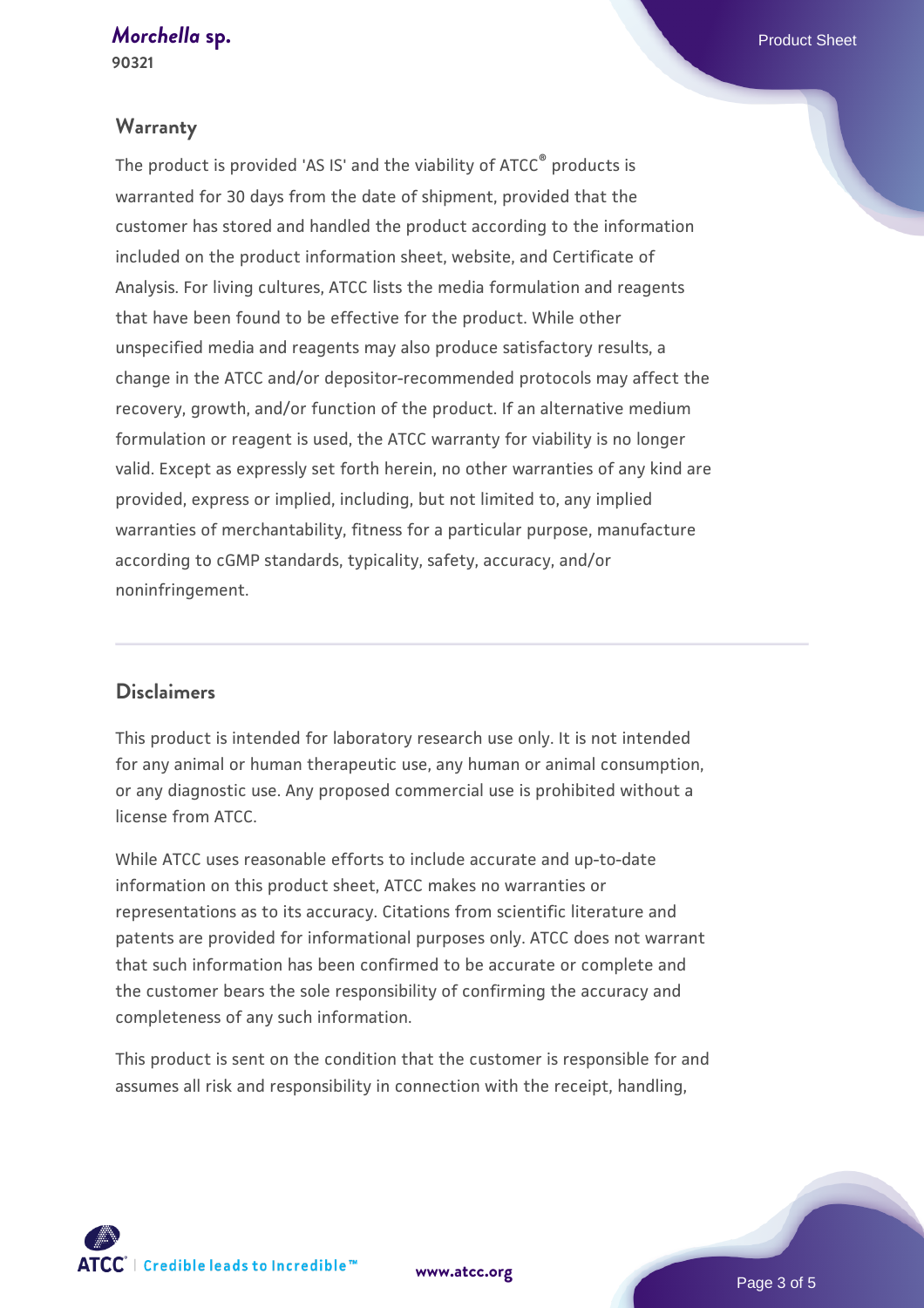storage, disposal, and use of the ATCC product including without limitation taking all appropriate safety and handling precautions to minimize health or environmental risk. As a condition of receiving the material, the customer agrees that any activity undertaken with the ATCC product and any progeny or modifications will be conducted in compliance with all applicable laws, regulations, and guidelines. This product is provided 'AS IS' with no representations or warranties whatsoever except as expressly set forth herein and in no event shall ATCC, its parents, subsidiaries, directors, officers, agents, employees, assigns, successors, and affiliates be liable for indirect, special, incidental, or consequential damages of any kind in connection with or arising out of the customer's use of the product. While reasonable effort is made to ensure authenticity and reliability of materials on deposit, ATCC is not liable for damages arising from the misidentification or misrepresentation of such materials.

Please see the material transfer agreement (MTA) for further details regarding the use of this product. The MTA is available at www.atcc.org.

# **Copyright and Trademark Information**

© ATCC 2021. All rights reserved.

ATCC is a registered trademark of the American Type Culture Collection.

#### **Revision**

This information on this document was last updated on 2021-05-19

# **Contact Information**

ATCC 10801 University Boulevard Manassas, VA 20110-2209 USA